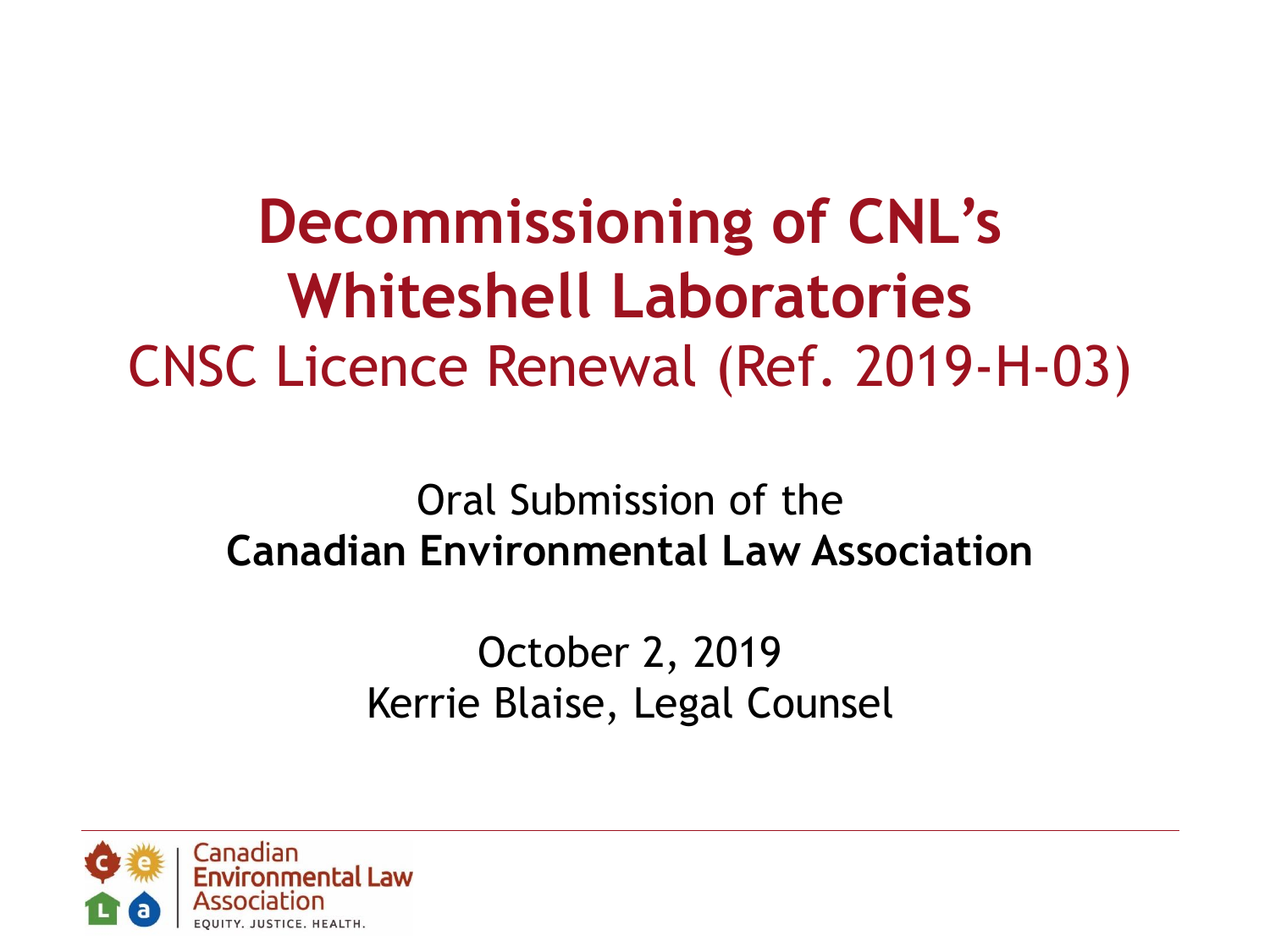### An Introduction to CELA Interest and Expertise

• Founded in 1970s; non-profit, public interest organization that advocates for the protection of human health, safety and the environment

• Specialty clinic funded by Legal Aid Ontario to provide equitable access to justice

•Engage in litigation and law reform to advocate for comprehensive laws, standards and policies that will protect and enhance public health and environmental quality

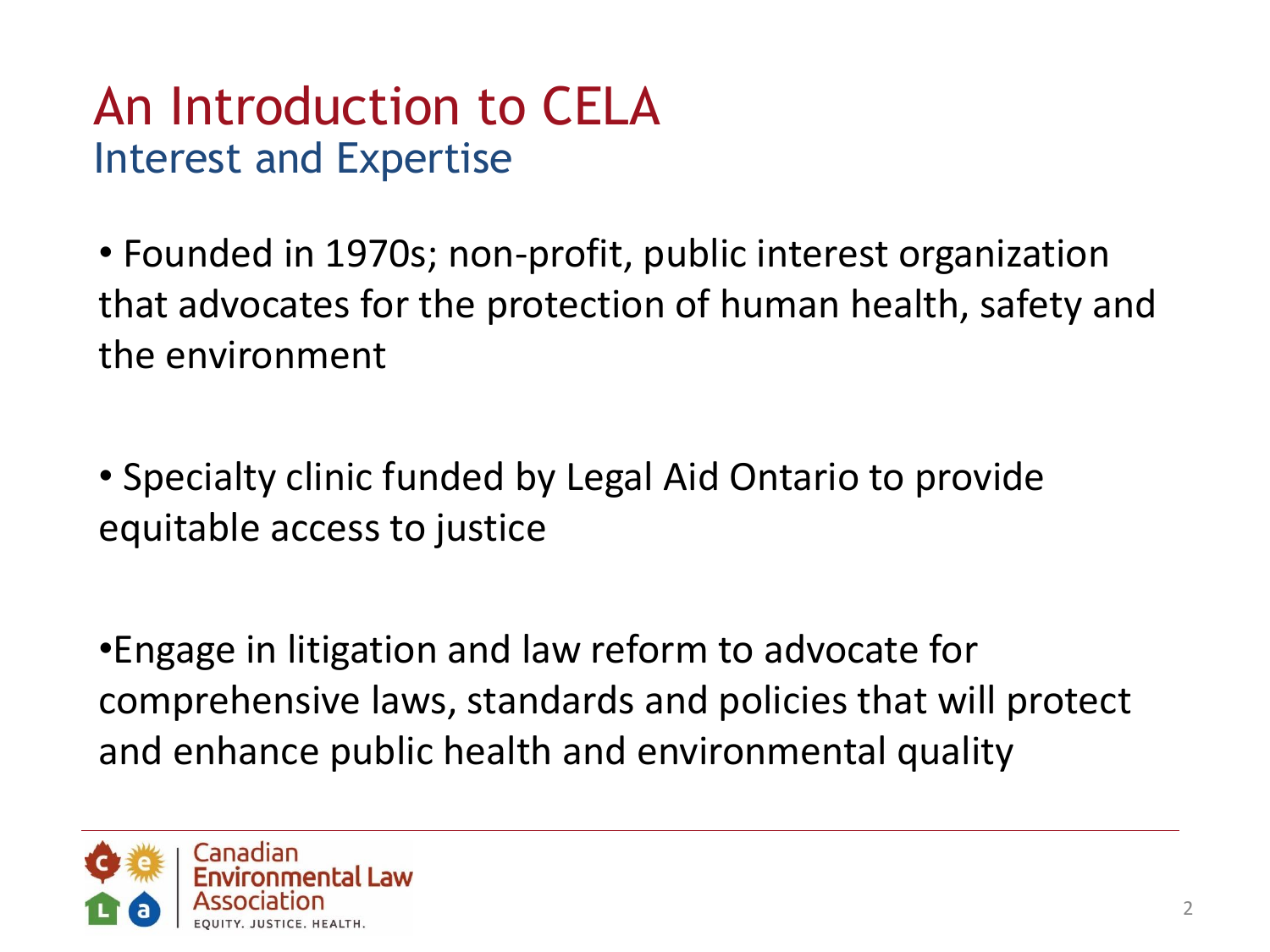# Summary of Findings

- 1. Discrepancies in scope of licence
- 2. Proponent lacks final safety assessment for numerous low level waste trenches
- 3. Proponent contemplates undertaking activities which may require an impact assessment under the *Impact Assessment Act*
- 4. Proponent has not sufficiently aligned plans with CNSC and international decommissioning guidance
- 5. Granting a ten-year licence reduces public engagement, access to information and is contrary to the precautionary principle

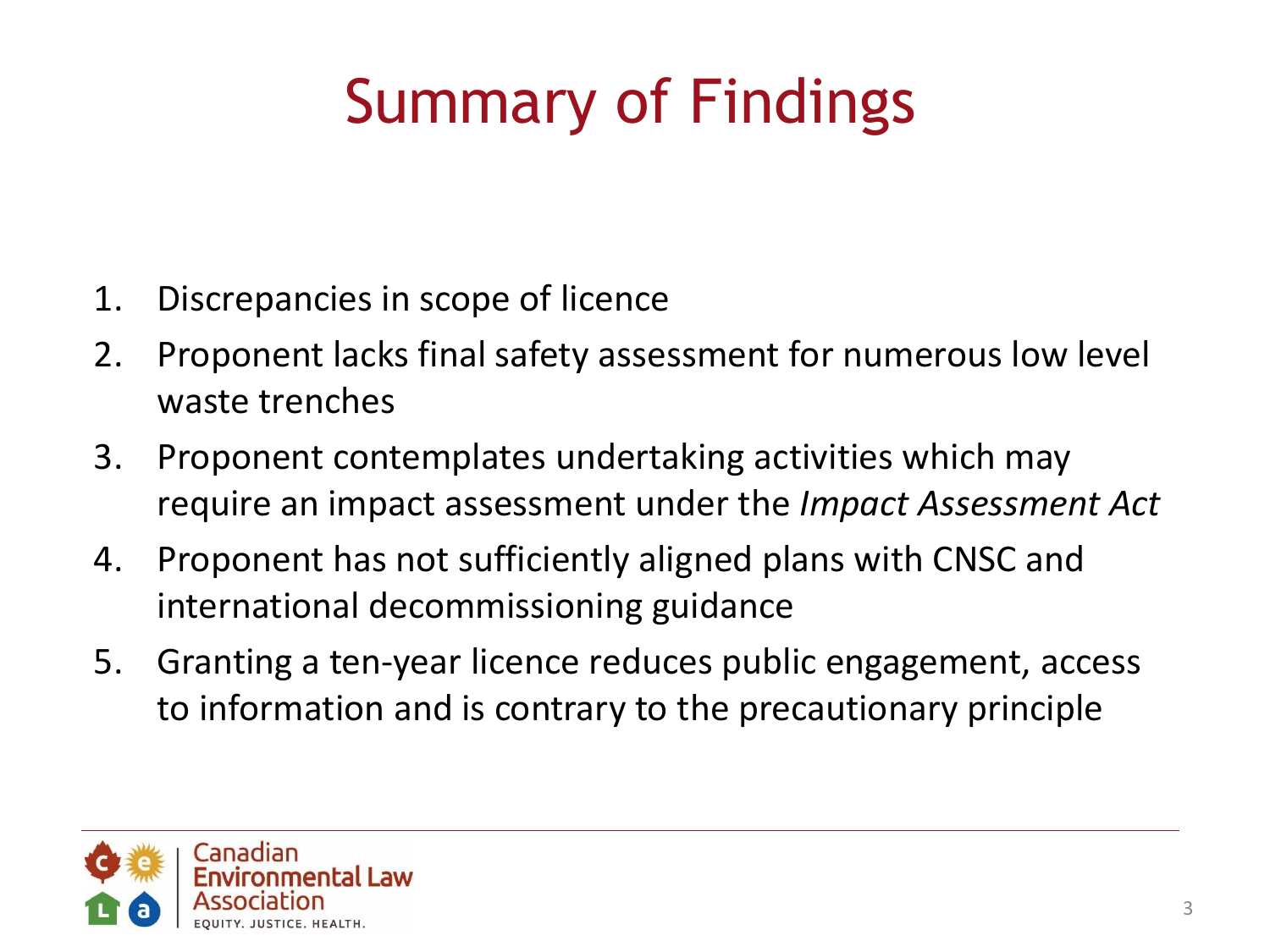## 1. Discrepancies within Licensing Documents Amendments to Licence and LCH

| <b>CNSC Staff CMD</b>                                                                                                            | <b>CNL CMD</b>                                                                                                                                                                                                             |
|----------------------------------------------------------------------------------------------------------------------------------|----------------------------------------------------------------------------------------------------------------------------------------------------------------------------------------------------------------------------|
| The matter before the Commission in<br>this CMD does not include in situ<br>decommissioning (ISD) of the WR-1<br>reactor $(p 1)$ | At the end of the proposed ten year<br>licensing period, the CNL plan is that all<br>of WL will have been decommissioned<br>to its final end-state, including the final<br>decommissioning of the WR-1 reactor<br>$(p$ ii) |

**RECOMMENDATION NO. 2:** The Licence must be revised to exclude the Whiteshell reactor from its scope. It also must be made a requirement of licensing that upon the release of the federal EA decision, the Licence be reopened for review accompanied by a full public hearing, with adequate public notice, & interventions.

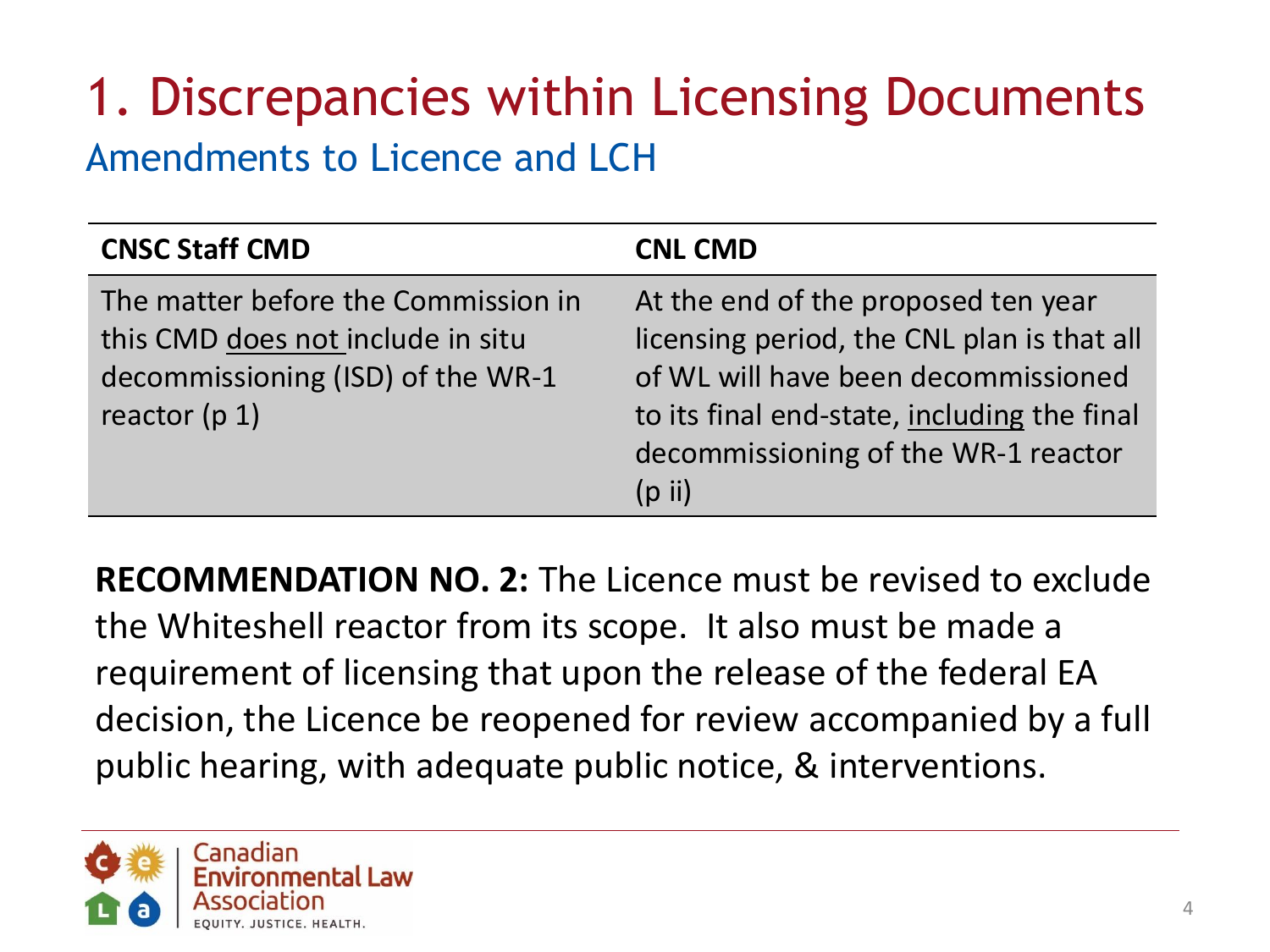#### 2. Safety assessment is a perquisite to licensing Per *Class I Nuclear Facilities Regulations*

- CNL proposes 21 of the 25 Low Level Waste (LLW) trenches should be left *in situ*, pending a final safety assessment. Final safety assessment to be developed and presented to the CNSC for acceptance during the next licensing period
- Proposal contrary to *Class I Nuclear Facilities Regulations* which requires safety analysis report as a requirement of licensing

**RECOMMENDATION NO. 3:** Preamble to draft Licence Condition 4.1 should be updated to state a final safety assessment for the LLW trenches has not be approved. Licence should exclude trenches from scope, pending completion of safety assessment; date for submission of a safety assessment should be set out.



nental Law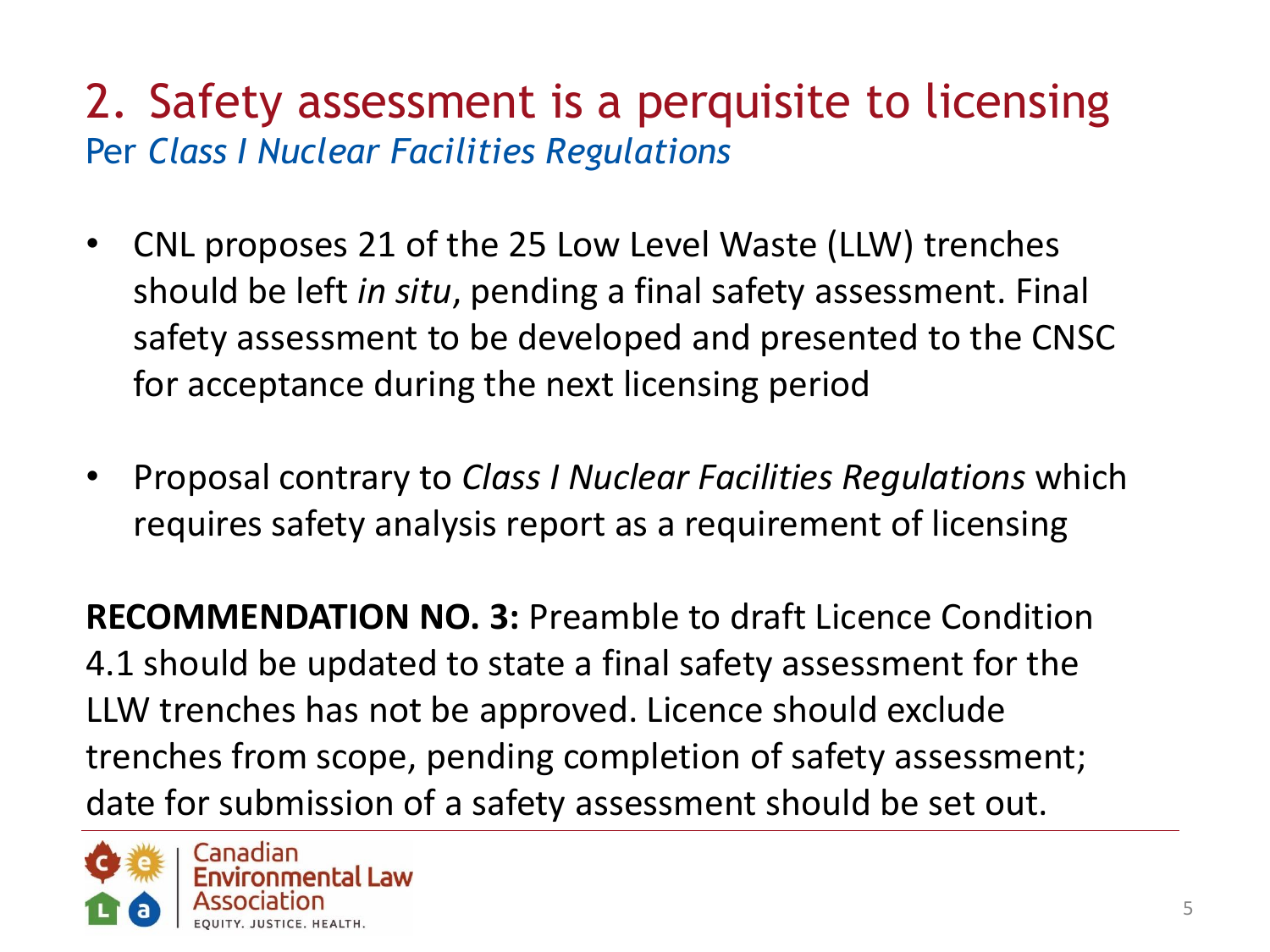## 3. CNL's proposed activities may require IA Per *Impact Assessment Act*

- *Impact Assessment Act* (IAA) received Royal Assent on June 21, 2019 - proclaimed into force as of August 28, 2019.
- CNL's proposed *in situ* decommissioning of 25 underground Low Level Waste trenches constitutes the disposal of nuclear waste and thus a physical activity requiring an IA under the *IAA.*

**28** The construction and operation of either of the following: **(b)** a new facility for the long-term management or disposal of irradiated nuclear fuel or nuclear waste.

• *IAA* prohibits proceeding with a designated project absent compliance with Act's requirements/approval of IA

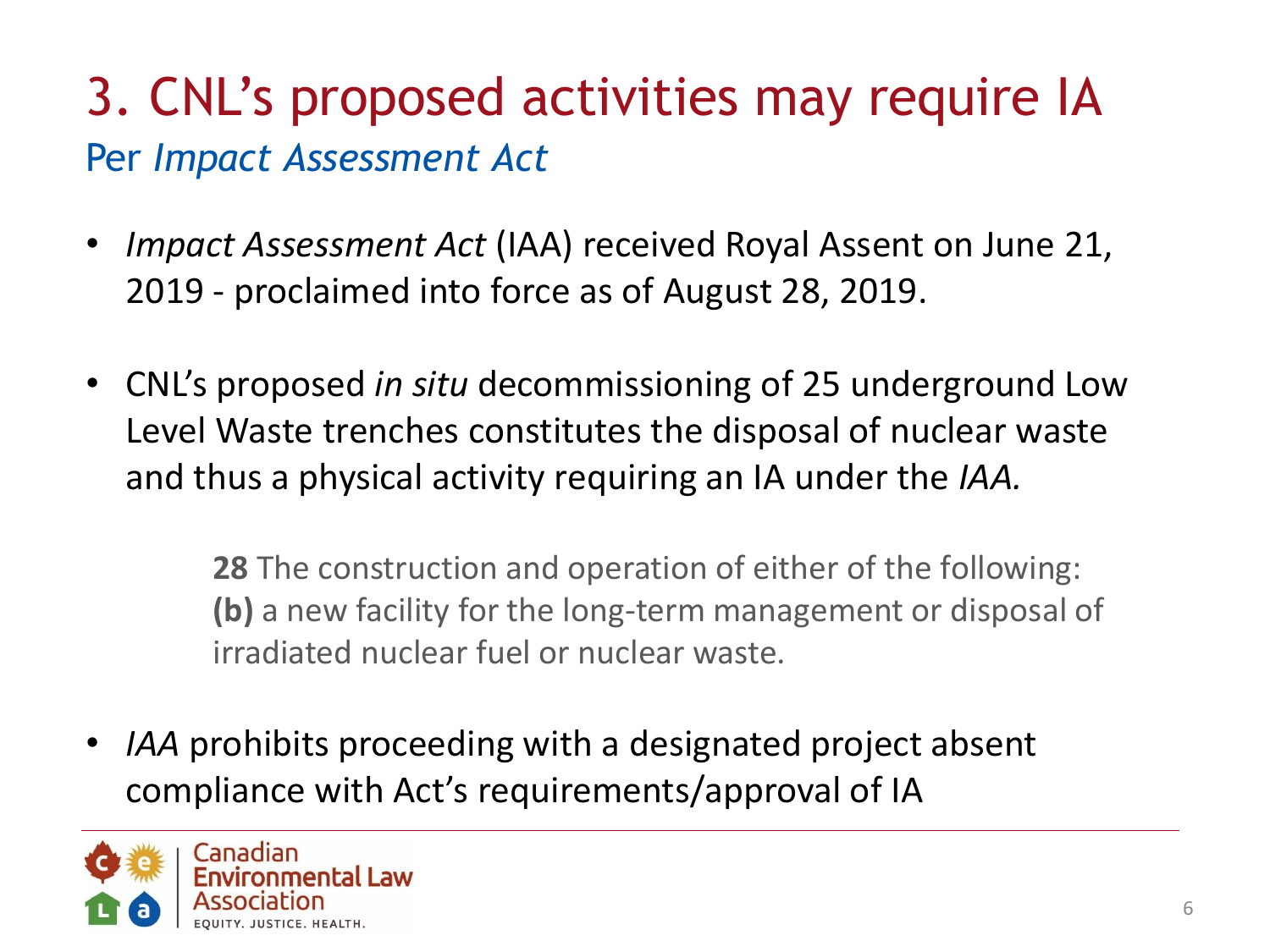## 3. CNL's proposed activities may require IA Per *Impact Assessment Act (cont.)*

**RECOMMENDATION NO. 4:** The CNSC should opine on the issue of whether the *in situ* decommissioning of the 25 LLW trenches constitutes a "Physical Activity" per s 28(b) of the *Physical Activities Regulations,* and thus requires an impact assessment.

**RECOMMENDATION NO. 5:** CELA requests the CNSC contact the newly formed Impact Assessment Agency of Canada for clarification and advice as to whether the proponent needs to file an initial project description to trigger the *IAA* process

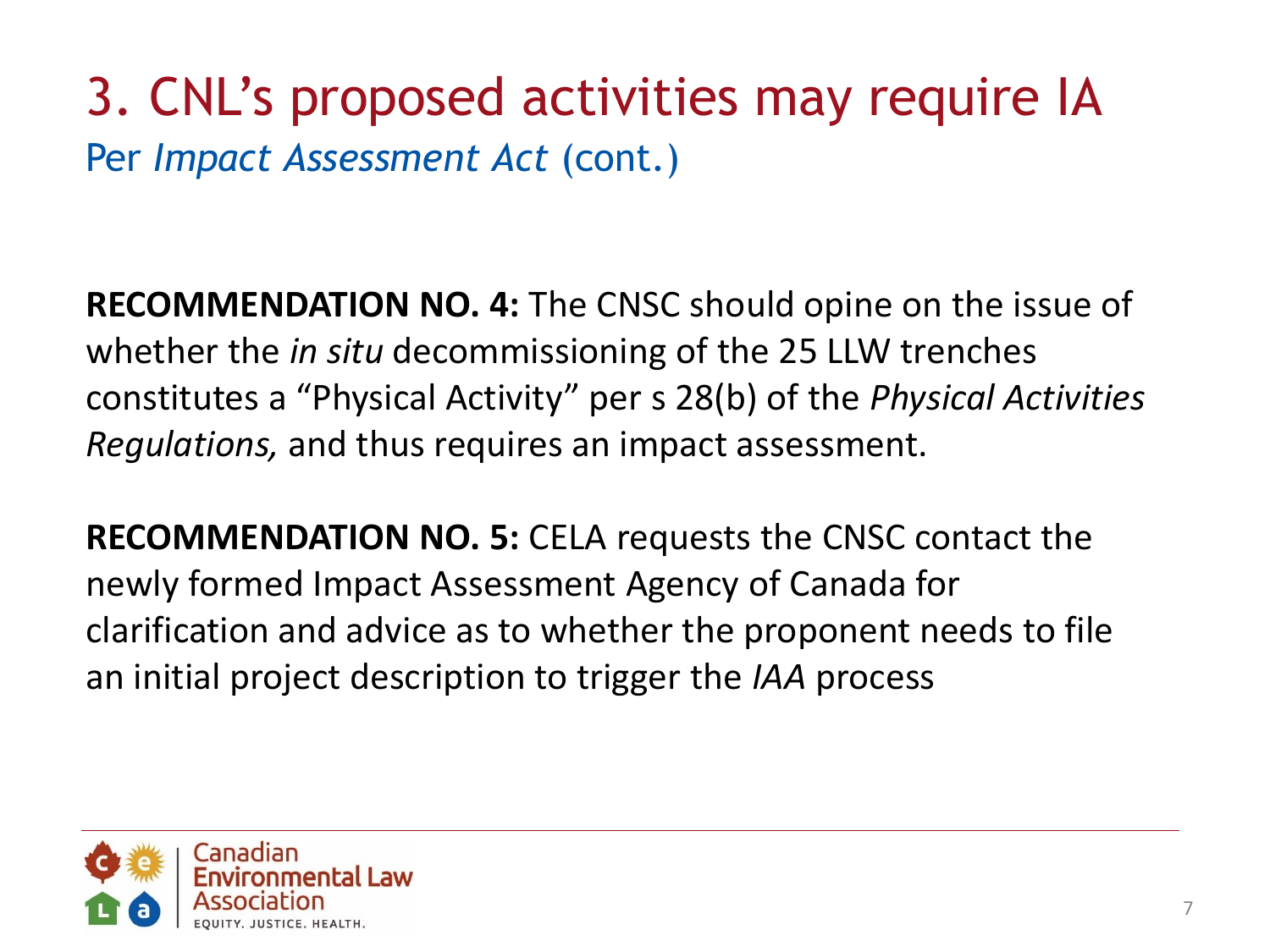## 4. Insufficient Decommissioning Documents Per CNSC Regulatory Guidance

- Crucial that the CNSC have baseline regulatory guidance and oversight for decommissioning in place *prior* to conducting decommissioning licensing hearings
	- Lag between CNSC regulations and proposed undertaking
	- Lack of clarity in process, including future licensing
	- Inability to validate proposed activities against regulatory framework

**RECOMMENDATIONS 7 - 9:** Decommissioning strategies should be clarified and set out in primary licensing documents. Licensee should update Detailed Decommissioning Plan to ensure compliance with G-219 and draft RegDoc 2.11.2.

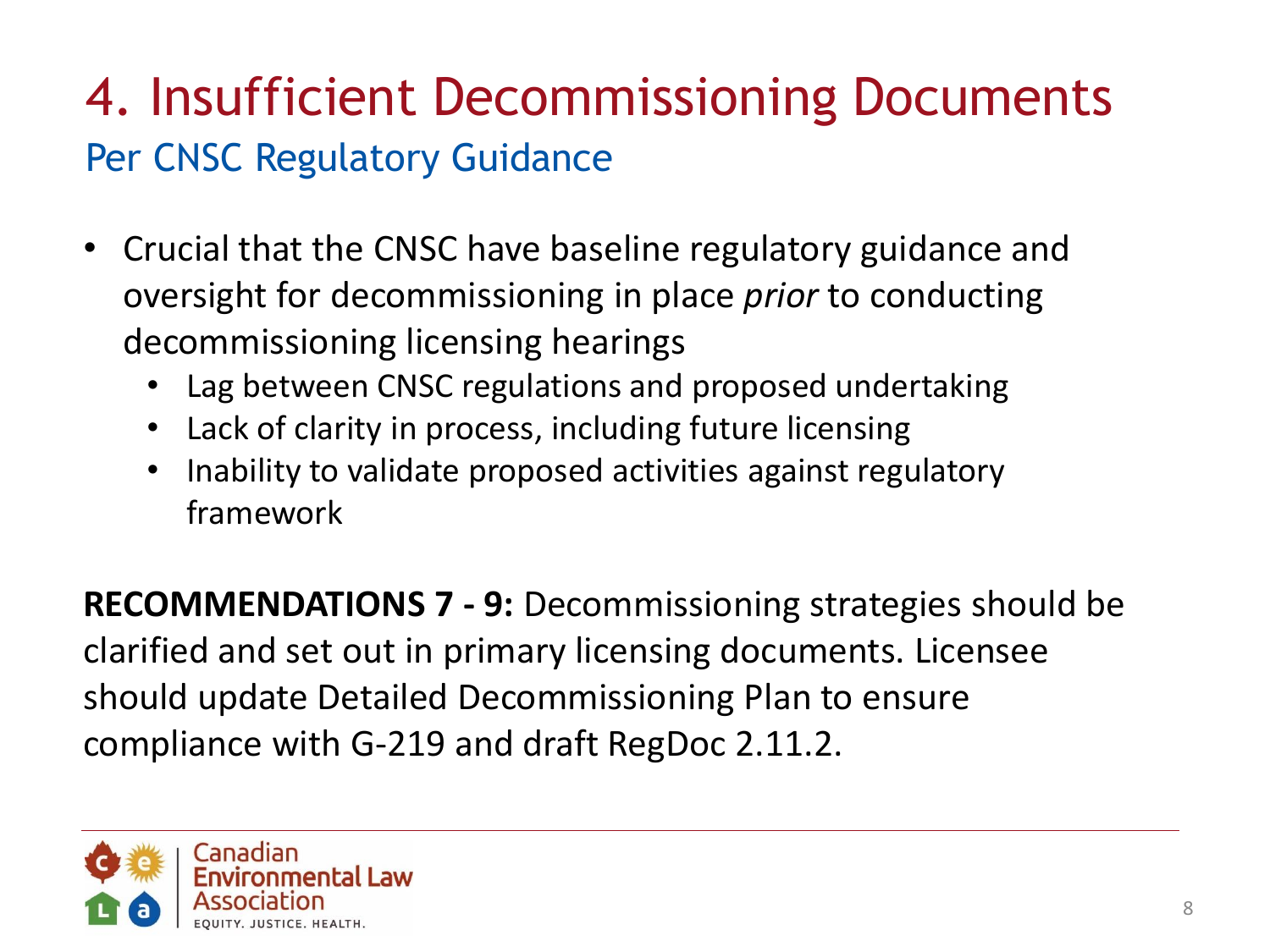## 4. Insufficient Decommissioning Documents Per IAEA Standards

- CNCS references CNL will submit a post-decommissioning or 'endstate' report
- IAEA's GSR Part 6 requires public input prior to authorization for decommissioning termination:

On the completion of decommissioning actions, the licensee shall demonstrate that the end state criteria as specified in the final decommissioning plan … Inputs from the public shall be addressed before authorization for decommissioning is terminated.

**RECOMMENDATION NO. 10:** Include a requirement for public input within review of post decommissioning activities to ensure alignment with international standards.

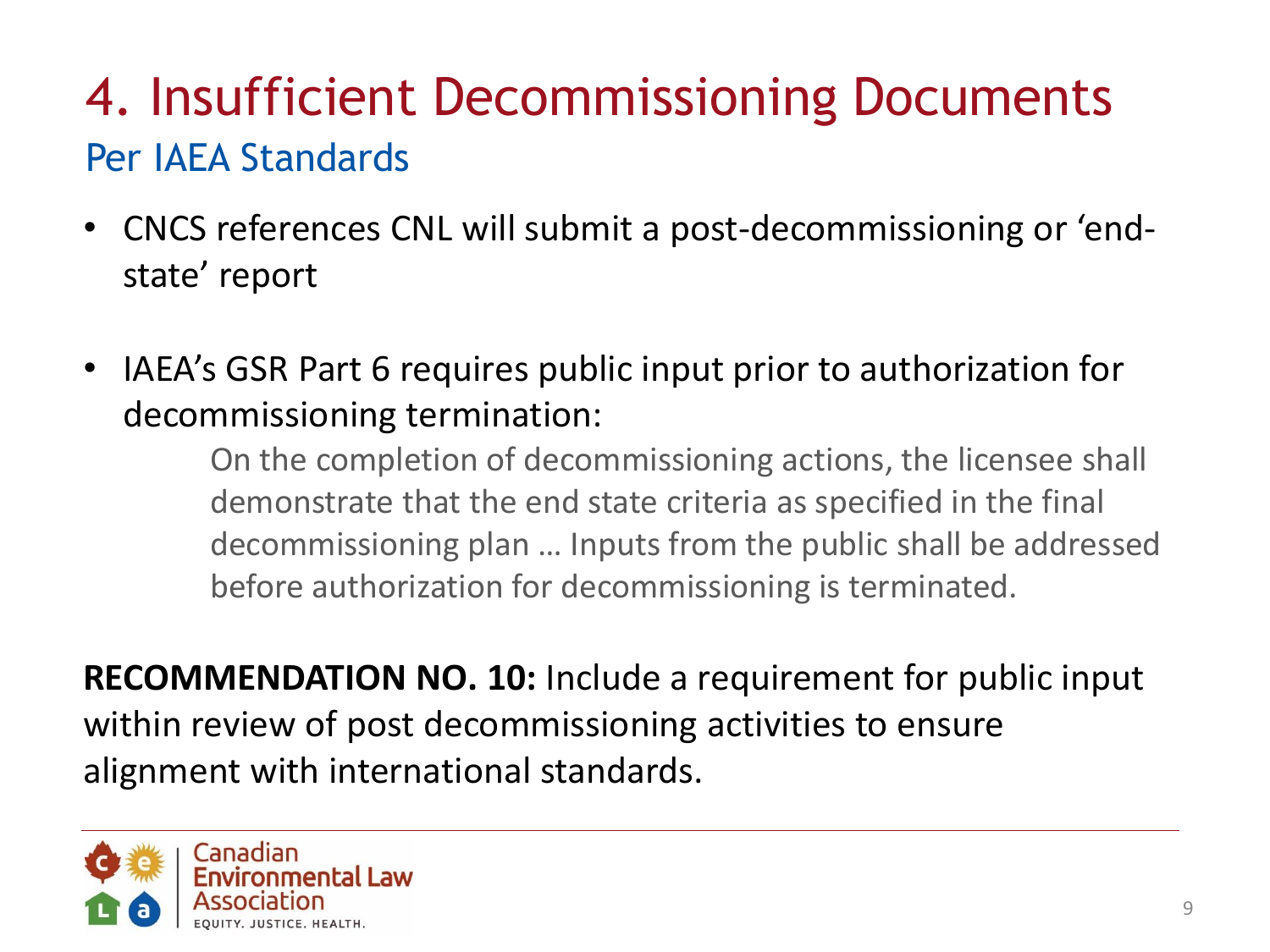## 4. Insufficient Decommissioning Documents Public Disclosure

- Licence Condition G.4 should specify that all plans related to Whiteshell decommissioning activities be publicly available and posted online.
	- Only the licensee's licence application and CMD are posted online
- CSA standards heavily relied upon in Licence and CMDs. Due to copyright, cannot be shared nor reproduced without permission.

**RECOMMENDATION NO. 11, 12:** Require public input within review of post decommissioning activities; cease reliance on CSA standards and instead conduct all standard setting and guidance within the CNSC processes per *Nuclear Safety and Control Act* 

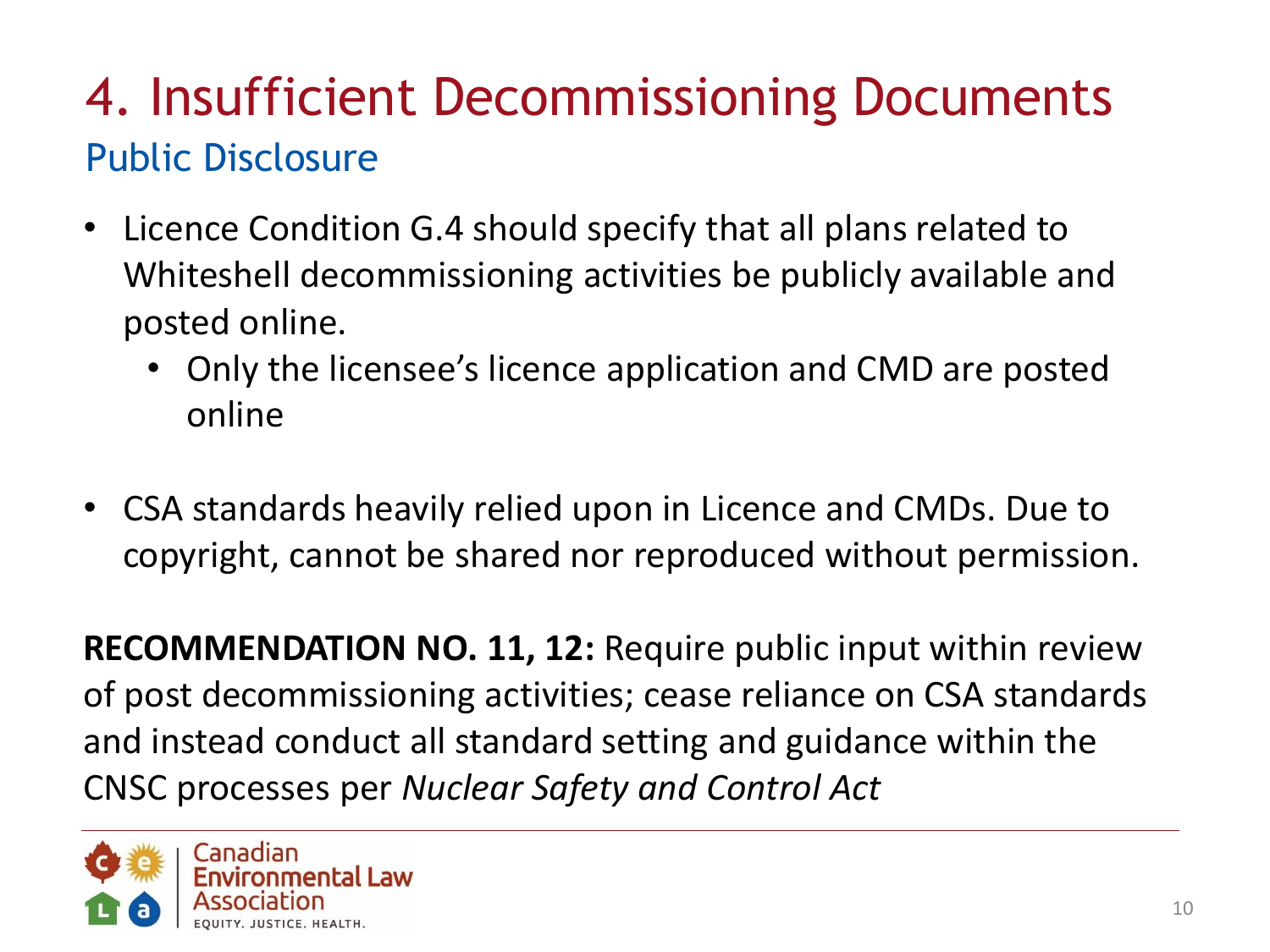## 4. Insufficient Decommissioning Documents Prescribed Timelines

- Draft RegDoc 2.11.2 stipulates revisions to the DDP shall occur every 5 years for deferred decommissioning activities
	- Unclear to what extent this applies CNL should be required to more clearly articulate which of its decommissioning activities are "deferred" and the CNSC confirm whether 5-year review applies
- Draft Licence Condition G.3 states "financial guarantee for decommissioning is to be reviewed and revised by the licensee every 5 years, or; when required by the Commission"

**RECOMMENDATION NO. 13:** Update G.3 to read "the financial guarantee for decommissioning shall be reviewed and revised by the licensee within a period not exceeding 5 years, or; at a time less than five years when required by the Commission."

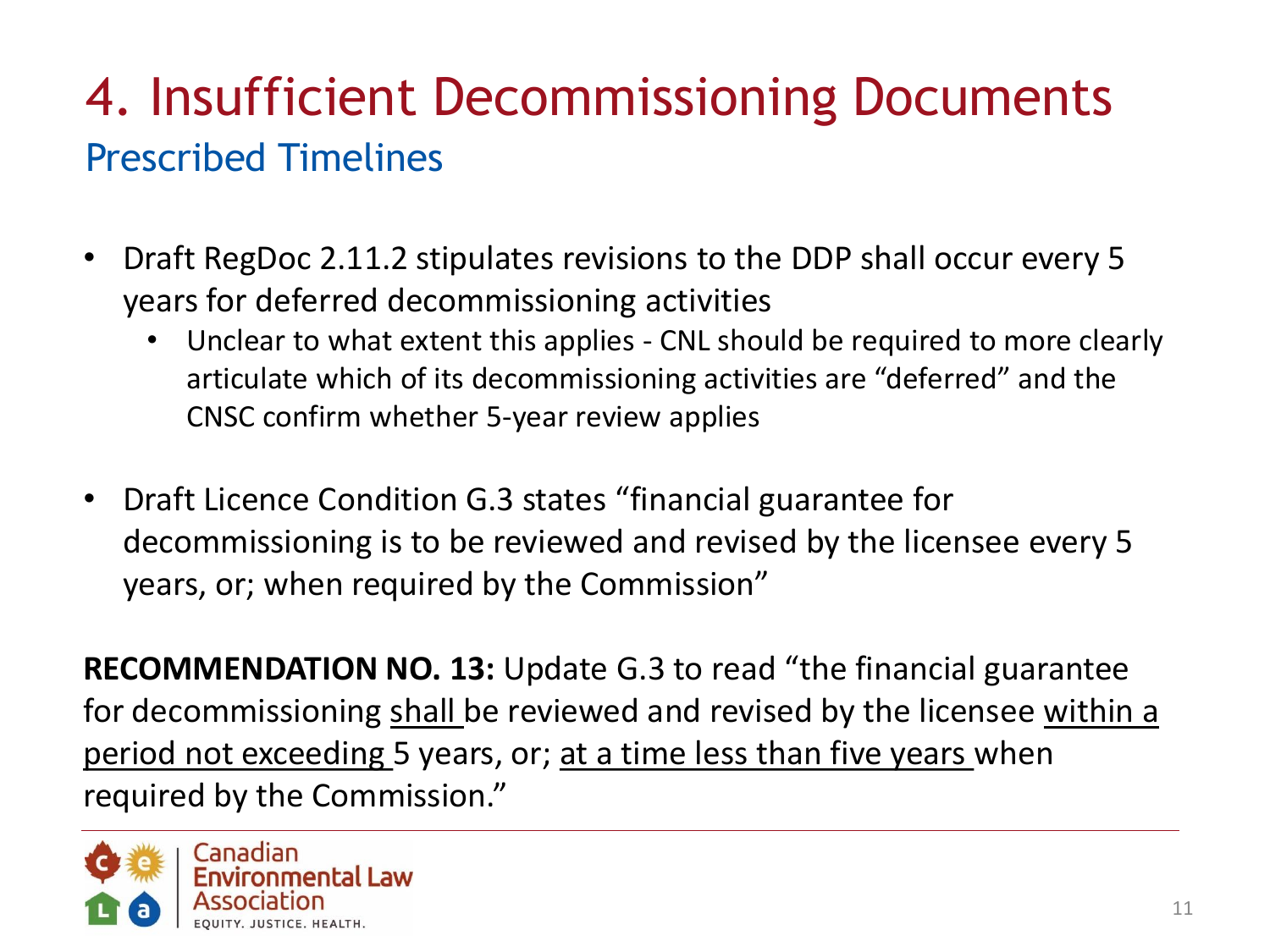### Prematurity of Licence Request

- CNL's request for 10-year licence is premature
- Per CNSC's 2018 Whiteshell licensing decision, 1-yr merited due to:
	- Ongoing federal environmental assessment
	- High volume of outstanding interrogatories & need for time to address all comments
- CNL has not demonstrated why in these circumstances a ten-year licence is appropriate when absent any material change, a oneyear extension was sufficient in 2018

#### **CNSC should follow its 2018 precedent and grant a licence extension for a period of one-year.**

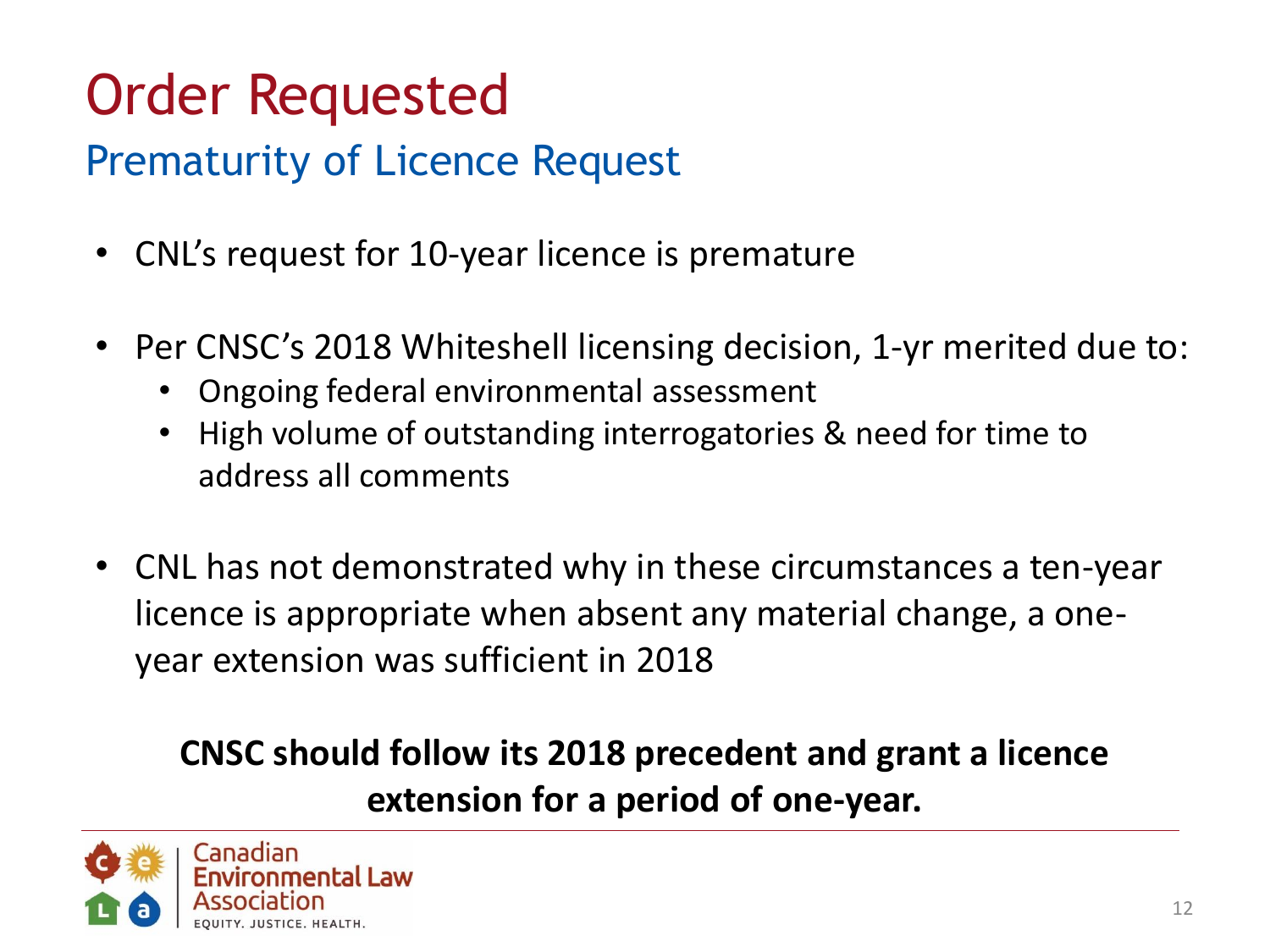### Encouraging Public Involvement & Right to Know

- CNSC's support for 10-year licences significantly reduces public scrutiny of licensee operations, access to information, and effectively eliminates meaningful public participation
- History of incidents, accidents and malfunctions at site not discernible - need for public archive to retain institutional and worker knowledge & inform closure plans
	- CNL references it will implement an Environmental Data Management System across CNL to consolidate historic and current environmental data

#### **CNL's Environmental Data Management System should be publicly available to advance the public's right to know.**

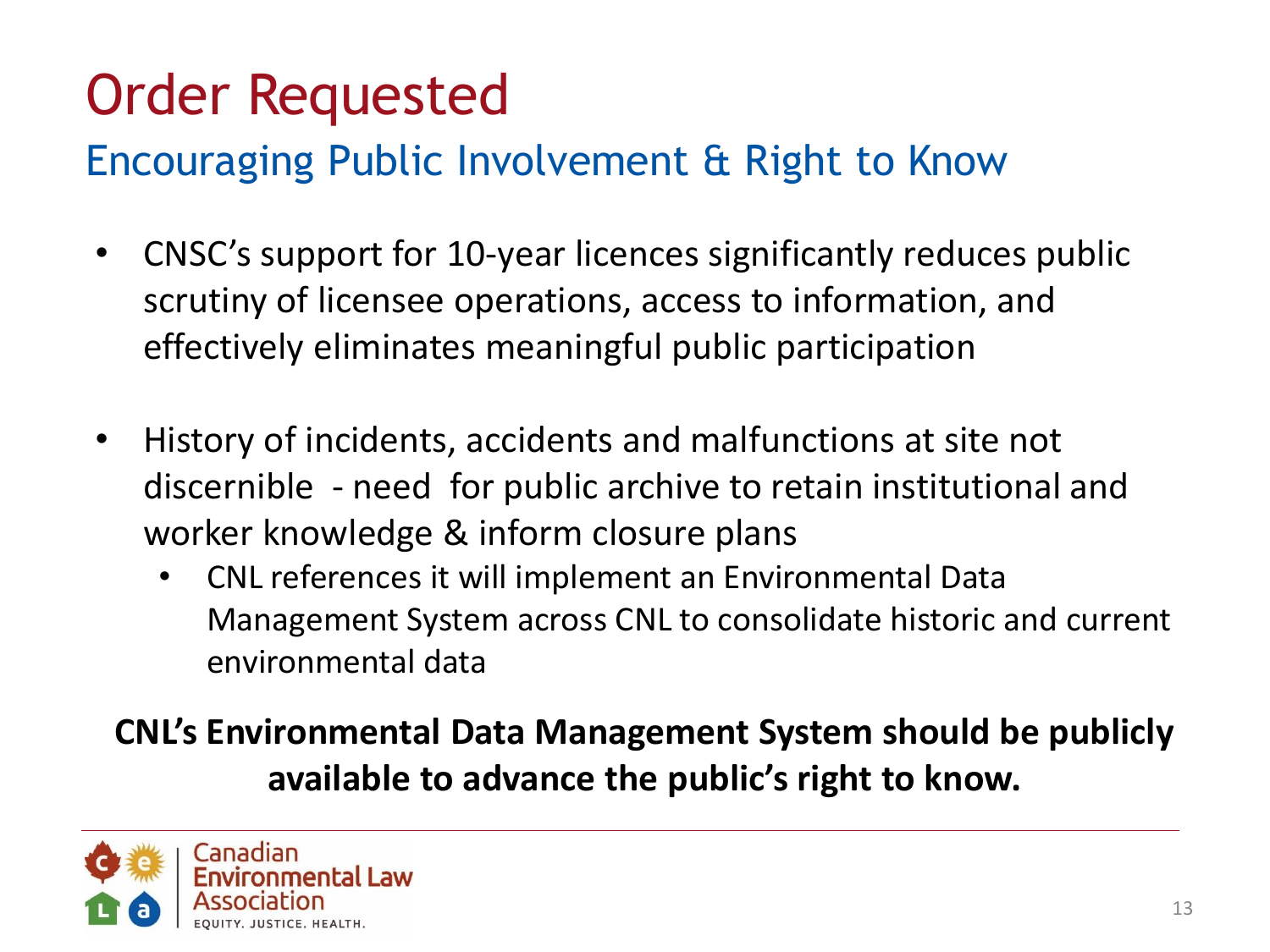#### Alignment with the Precautionary Principle

• Granting a ten-year licence would be inconsistent with the international law principle, the precautionary principle

> In order to achieve sustainable development, policies must be based on the precautionary principle. Environmental measures must anticipate, prevent and attack the causes of environmental degradation. Where there are threats of serious or irreversible damage, lack of full scientific certainty should not be used as a reason for postponing measures to prevent environmental degradation (*114957 Canada Ltée (Spraytech, Société d'arrosage) v. Hudson (Town*), [2001] 2 SCR 241 at paras 30 – 32)

**In circumstances of potentially serious or irreversible environmental harm, the CNSC must only licence decommissioning activities which prioritize environmental protection, and human health and safety.** 

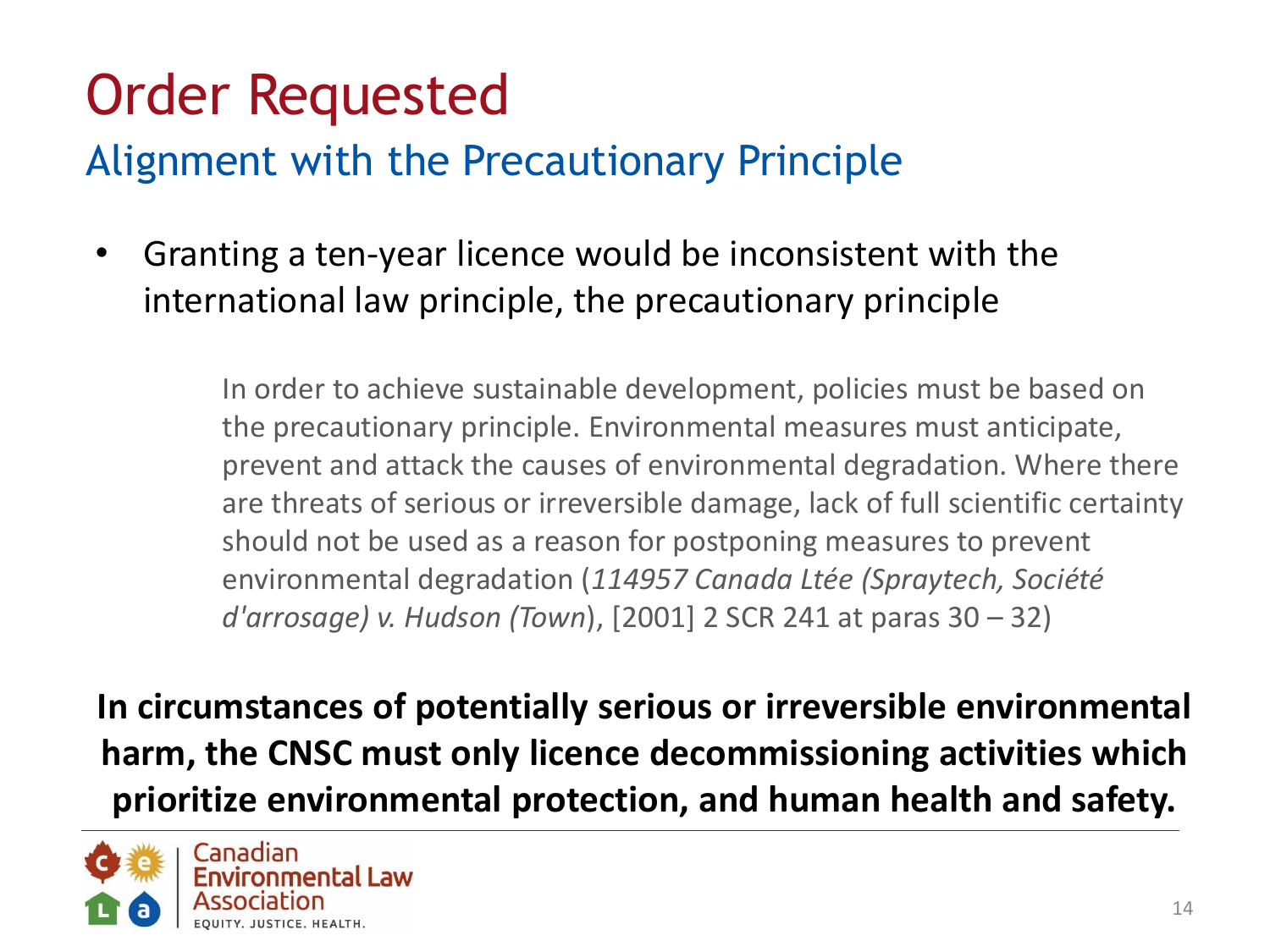**Approve CNL licence renewal application for a period of one year after enhancing the licence and licence conditions handbook for the foregoing reasons.**

#### **In the alternative, extend the current licence for a period of one-year.**

Per the Canadian Environmental Law Association and supported by the Concerned Citizens of Manitoba